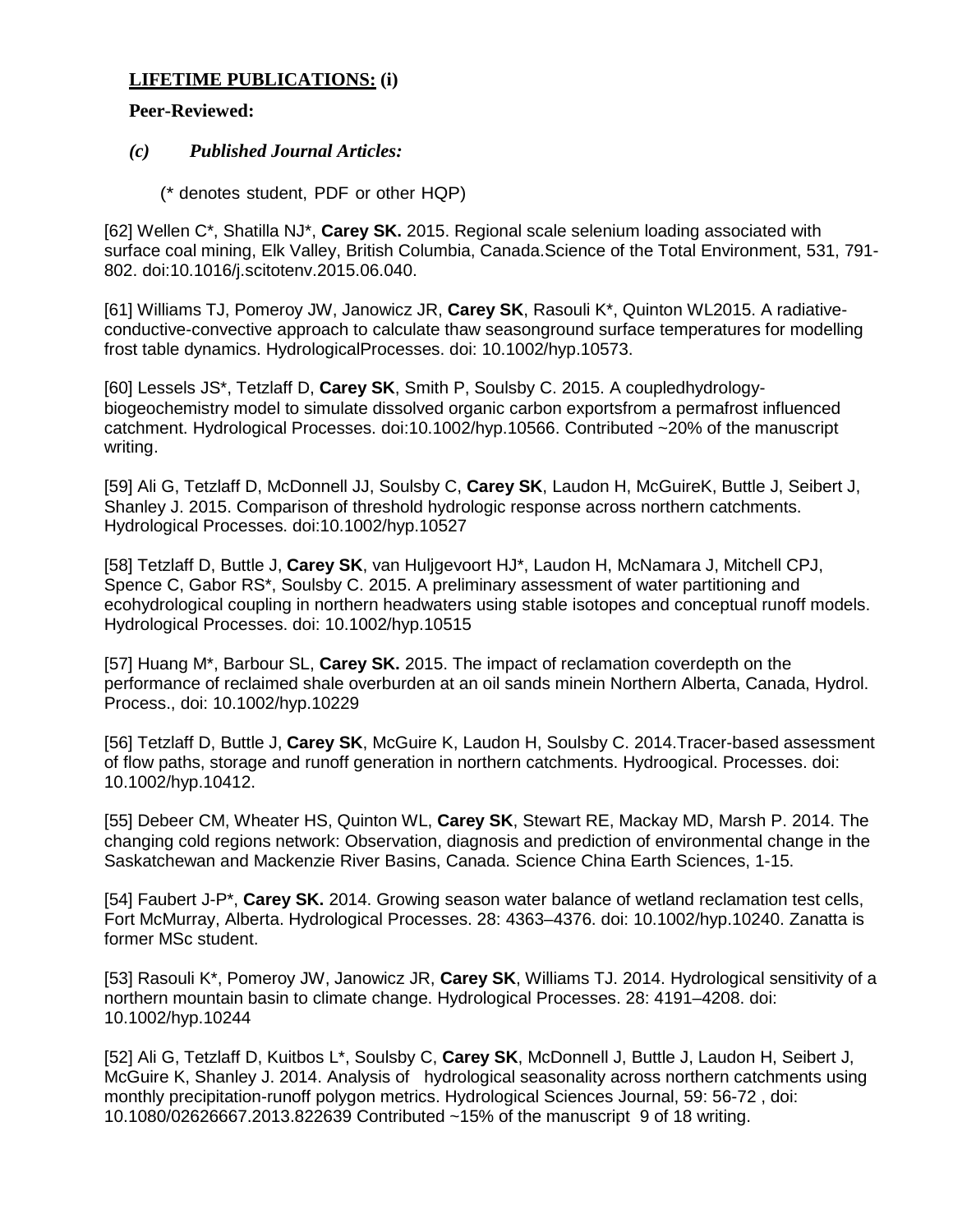[51] **Carey SK**, Tetzlaff D, Buttle J, Laudon H, McDonnell J, McGuire K, Seibert J, Soulsby C, Shanley J. 2013. Use of color maps and wavelet coherence to discern seasonal and inter annual climate influences on streamflow variability in northern catchments. Water Resources Research, doi:10.1002/wrcr.20469.

[49] Zanatta RC\*, **Carey SK**, Richardson M. 2013. The influence of hyporheic exchange on reachscale water budgets in a Precambrian Shield catchment, Quebec, Canada. Hydrological Processes, 27, 1890-1900. Doi: 10.1002/hyp9873.

[48]Tetzlaff D, Soulsby C, Buttle R, Capell R\*, **Carey SK**, Laudon H, McDonnell JJ, McGuire K, Seibert J, Shanlty J. 2013. Catchments on the cusp? Structural and functional change in northern ecohydrology. Hydrological Processes, 5, 766-774, doi: 10.1002/hyp.9700

[47]Laudon H, Tetzlaff D, Soulsby C, **Carey SK**, Seibert J, Buttle J,Shanley J, McDonnell JJ, McGuire K. 2013. Change in winter climate will affect dissolved organic carbon and water flux in mid-to-high latitude catchments. Hydrological Processes, 27, 700-709 doi: 10.1002/hyp.9686

[46] **Carey SK**, Boucher JL\*, Duarte CM\*. 2013. Inferring groundwater contributions and pathways to streamflow during snowmelt over multiple years in a discontinuous permafrost environment (Yukon Canada). Hydrogeology Journal, 21, 67-77, doi: 10.1007/s10040-012-0920-9

[45]Laudon H, Buttle J, **Carey SK**, McDonnell JJ, McGuire K, Seibert J, Soulsby C, Tetzlaff D. 2012. Cross-regional prediction of long-term trajectory of stream water DOC response to climate change. Geophysical Research Letters, 39. doi:10.1029/2012GL053033

[44] Kruitbos LM\*, Tetzlaff D, Soulsby C, Buttle J, **Carey SK**, Laudon H, McDonnell JJ, McGuire K, Seibert J, Cunjak R, Shanley J. 2012. Hydroclimatic and hydrochemical controls on Plecoptera diversity and distribution in northern freshwater ecosystems. Hydrobiologia. doi: 10.1007/s10750-012- 1085-1

[43] Knox S\*, **Carey SK**, Humphreys EH. 2012. Snow surface energy exchanges and snowmelt in a shrub-covered bog in eastern Ontario, Canada. Hydrological Processes, 26, 1876-1890. doi: 10.1002/hyp.9289

[42] Keshta N\*, Elshorbagy A, **Carey SK**. 2012. Impacts of climate change on soil moisture and evapotranspiration in reconstructed watersheds in northern Alberta, Canada. Hydrological Processes, doi: 10.1002/hyp.8215

[41] Zhang Y\*, Treberg M\*, **Carey SK.** 2011. Evaluation of the heat pulse probe method for determining frozen soil moisture content. Water Resources Research. Vol. 47, W05544, doi:10.1029/2010WR010085.

[40] Birkham T\*, Hendry MJ, Barbour SL, **Carey SK**, Lawrence J, Lewko R. 2011. Water flow and storage in fractured, unsaturated Sulphur blocks. Canadian Geotechnical Journal, 48, 810-825.

[39] El-Baroudy I\*, Elshorbagy A, **Carey SK**, Giustolisi O, Savic D. Comparison of three data-driven techniques in modelling the evapotranspiration process. Journal of Hydroinformatics. Vol 12, 365–379, doi:10.2166/hydro.2010.029.

[38] **Carey SK**, Tetzlaff D, Seibert J, Soulsby C, Buttle J, Laudon H, McDonnell J, McGuire K, Caissie D, Shanley J, Kennedy M, Devito K, Pomeroy JW. 2010. 10 of 18 Inter-comparison of hydrological regimes across northern catchments: synchronicity, resistance and resilience. Hydrological Processes, 24: 3591– 3602. doi: 10.1002/hyp.7880

[37] Boucher JL\*, **Carey SK.** 2010. Exploring runoff processes using chemical, isotopic and hydrometric data in a discontinuous permafrost catchment. Hydrology Research, 41.6, 508-519.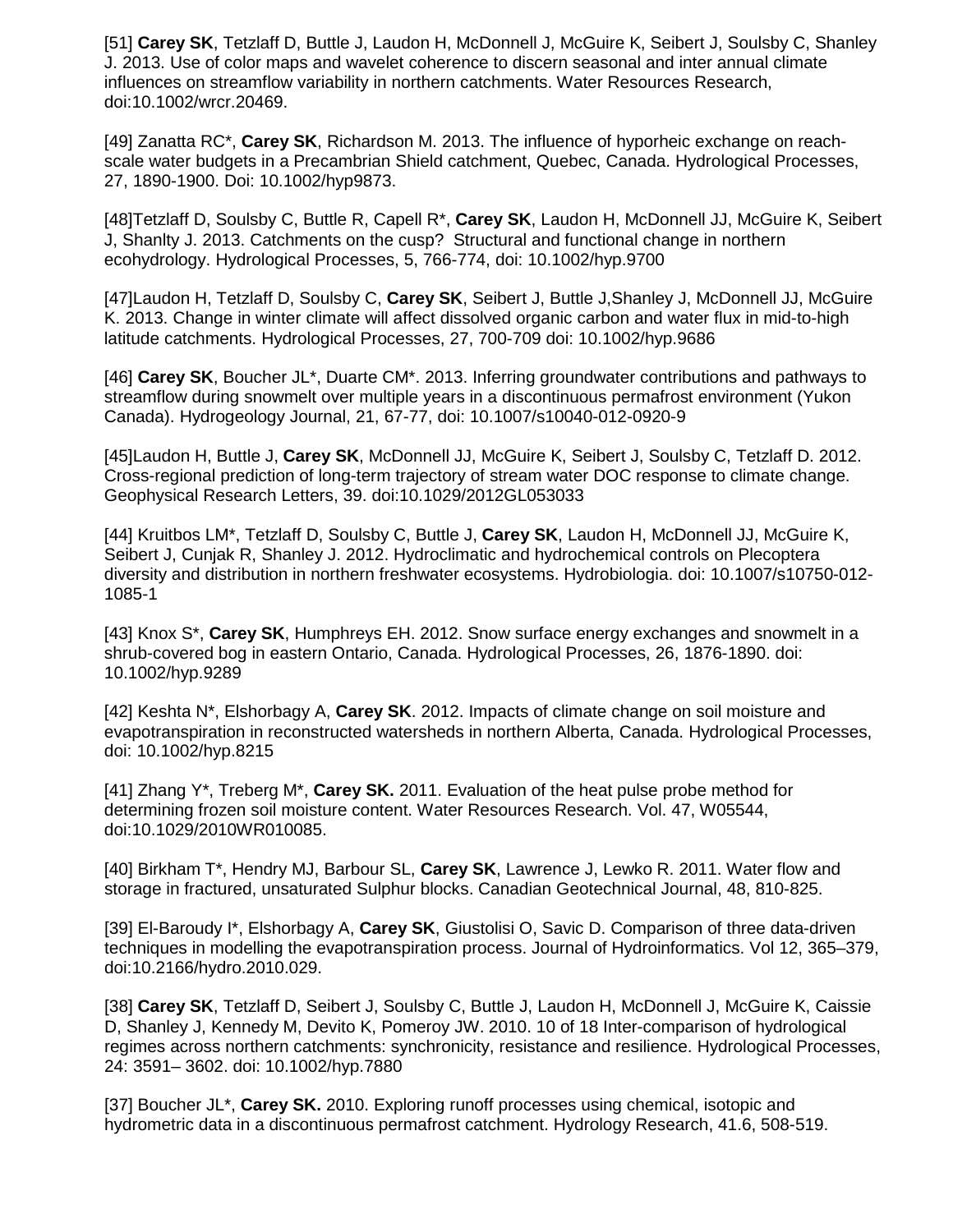[36] Tetzlaff D, **Carey SK**, Laudon H, McGuire K. 2010. Catchment processes and heterogeneity at multiple scales - benchmarking observations, conceptualization and prediction. Hydrological Processes, 24, 2203-2208. doi: 10.1002/hyp.7784

[35] Zhang Y\*, **Carey SK**, Quinton WL, Janowicz JR, Flerchinger GN. 2010. Comparison of algorithms and parameterizations for infiltration into organic-covered permafrost soils. Hydrological and Earth System Science, 14, 729-750. doi: 10.5194/hess-14-729-2010

[34] **Carey SK.** 2009. Hydrology and water resources in Canadian geography. The Canadian Geographer, 53, 500-505.

[33] **Carey SK**, Pomeroy JW. 2009. Progress in Canadian snow and frozen ground hydrology, 2003- 2007. Canadian Water Resources Journal, 32(2), 127-138.

[32] Keshta N\*, Elshorbagy A, **Carey SK.** 2009. A generic systems dynamics model for simulating and evaluating the hydrological performance of reconstructed watersheds. Hydrology and Earth System Sciences, 13, 865-881.

[31] Quinton WL, Bemrose RK\*, Zhang Y\*, **Carey SK.** 2009. The influence of spatial variability in snowmelt and active layer thaw on hillslope drainage for an alpine tundra hillslope. Hydrological Processes. 23, 2628-2639DOI: 10.1002/hyp 7327.

[30] Quinton WL\*, **Carey SK**. 2008 Towards an energy-based runoff generation theory for tundra landscapes. Hydrological Processes, 22, 4649-4653.

[29] Zhang Y\*, **Carey SK**, Quinton WL. 2008. Evaluation of the algorithms and parameterizations for ground thawing and freezing simulation in permafrost regions. Journal of Geophysical Research - Atmospheres, 113, D17116, doi:10.1029/2007JD009343.

[28] Dornes P\*, Pomeroy JW, Pietroniro A, **Carey SK,** Quinton WL. 2008. Influence of landscape aggregation in modelling snow-cover ablation and snowmelt runoff in a subarctic mountainous environment. Hydrological Sciences Journal, 53, 725-740. Pdf

[27] **Carey SK.** 2008. Growing Season Energy and Water Exchange from an Oil sands Overburden Reclamation Soil Cover, Fort McMurray, Alberta, Canada. Hydrological Processes, 22, 2847-2857.

[26] Quinton WL, Hayashi M, **Carey SK**. 2008. Peat hydraulic conductivity in cold regions and its relation to pore size and geometry. Hydrological Processes, 22, 2829-2837.

[25] Woo MK, Kane DL, **Carey SK,** Yang D. 2008. Progress in Permafrost Hydrology in the New Millennium. Permafrost and Periglacial Processes, 19, 237-254.

[24] **Carey SK**, Quinton WL, Goeller NT. 2007. Field and laboratory estimates of pore size properties and hydraulic characteristics for subarctic organic soils. Hydrological Processes, 21, 2560-2571.

[23] Pomeroy JW, Gray DM, Brown T, Hedstrom NR, Quinton WL, Granger RJ, **Carey SK.** 2007. The cold regions hydrological model, a platform for basing process representation and model structure on physical evidence. Hydrological Processes, 21, 2650-2667.

[22] Parasuraman K\*, Elshorbagy A, **Carey SK.** 2007. Modelling the dynamics of evapotranspiration process using genetic programming. Hydrological Sciences Journal, 52 (3), 563-578

[21] Pisaric MFJ, **Carey SK**, Kokelj SV, Youngblut D<sup>\*</sup>. 2007. Anomalous 20<sup>th</sup> century tree growth, Mackenzie Delta, Northwest Territories, Canada. Geophysical Research Letters, Vol. 34, No. 5, L05714, 10.1029/2006GL029139.

[20] Parasuraman K\*, Elshorbagy A, **Carey SK**. 2006. Spiking-modular neural networks: a neural network modeling approach for hydrological processes. Water Resources Research, 42, W05412, doi:10.1029/2005WR004317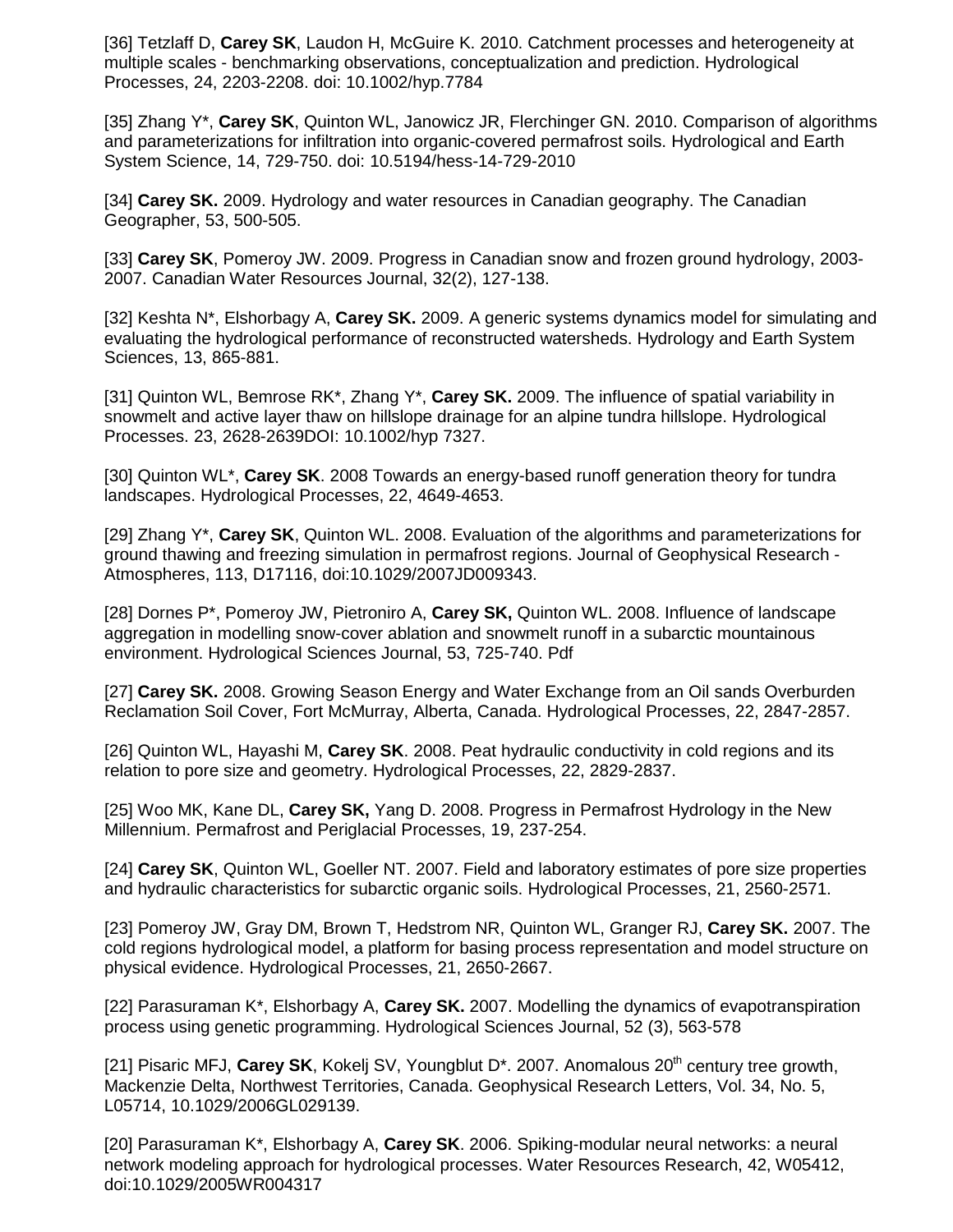[19] McCartney SE\*, **Carey SK**, Pomeroy JW. 2006. Intra-basin variability of snowmelt water balance calculations in a Subarctic catchment. Hydrological Processes, 20: 1001-1016.

[18] **Carey SK**, Barbour SL, Hendry MJ. 2005. Evaporation from a waste rock surface, Key Lake, Saskatchewan. Canadian Geotechnical Journal, 42: 1189-1199.

[17] Quinton WL, Sharizi T\*, **Carey SK**, Pomeroy JW. 2005. Soil Water Storage and active layer development in a subalpine tundra hillslope, southern Yukon Territory, Canada. Permafrost and Periglacial Processes, 16: 369-382.

[16] **Carey SK,** Woo MK. 2005. Freezing of subarctic hillslopes, Wolf Creek Basin, Yukon. Arctic, Antarctic and Alpine Research, 37: 1-10.

[15] Kabwe LK, Farrell RE, **Carey SK**, Hendry JM, Wilson GW. 2005. Characterizing spatial and temporal variations in CO2 fluxes from ground surface using three complimentary measurement techniques. Journal of Hydrology, 311: 80-90.

[14] **Carey SK**, Quinton WL. 2005. Evaluation of runoff generation during summer using hydrometric, stable isotope and hydrochemical methods in a discontinuous permafrost environment. Hydrological Processes, 19: 95-114

[13] Quinton WL, **Carey SK,** Goeller NT. 2004. Snowmelt runoff from northern alpine tundra hillslopes: major processes and methods of simulation. Hydrology and Earth System Sciences, 8: 877-890.

[12] Janowicz JR, Hedstrom N, Pomeroy J, Granger R, **Carey SK**. 2004. Wolf Creek Research Basin water balance studies. In: Northern Research Basins Water Balance, King DL, Yang D (Eds), IAHS publ. 290, 195-204.

[11] **Carey SK,** Quinton, WL. 2004. Evaluating snowmelt runoff generation in a discontinuous permafrost catchment using stable isotope, hydrochemical and hydrometric data. Nordic Hydrology, 35: 309-324.

[10] Ball RA, Purcell LC, **Carey SK**. 2004. Evaluation of Solar Radiation Prediction Models in North America. Agronomy Journal, 96: 391-397.

[9] Petrone RM, Price JS, **Carey SK**, Waddington JM. 2004. Statistical characterization of the spatial variability of soil moisture in a cutover peatland. Hydrological Processes, 18: 41-52.

[8] **Carey SK.** 2003. Dissolved organic carbon fluxes in a discontinuous permafrost subarctic alpine catchment. Permafrost and Periglacial Processes, 14: 161-171.

[7] **Carey SK**, Woo MK. 2002. Hydrogeomorphic Relations among Soil Pipes, Flow Pathways, and Soil Detachments within a Permafrost Hillslope. Physical Geography, 23(2), 95-114.

[6] **Carey SK**, Woo MK. 2001. Slope runoff processes and flow generation in a subarctic, subalpine catchment. Journal of Hydrology, 253: 110-119.

[5] **Carey SK**, Woo MK. 2001. Spatial variability of hillslope water balance, Wolf Creek basin, subarctic Yukon. Hydrological Processes, 15: 3151-3166.

[4] **Carey SK**, Woo MK. 2000. Within slope variability of ground heat flux, Subarctic Yukon. Physical Geography, 21 (5): 407-417.

[3] **Carey SK**, Woo MK. 2000. The role of soil pipes as a slope runoff mechanism, Subarctic Yukon, Canada. Journal of Hydrology, 233: 206-222.

[2] **Carey SK**, Woo MK. 1999. Hydrology of two slopes in subarctic Yukon, Canada. Hydrological Processes, 13: 2549-2562.